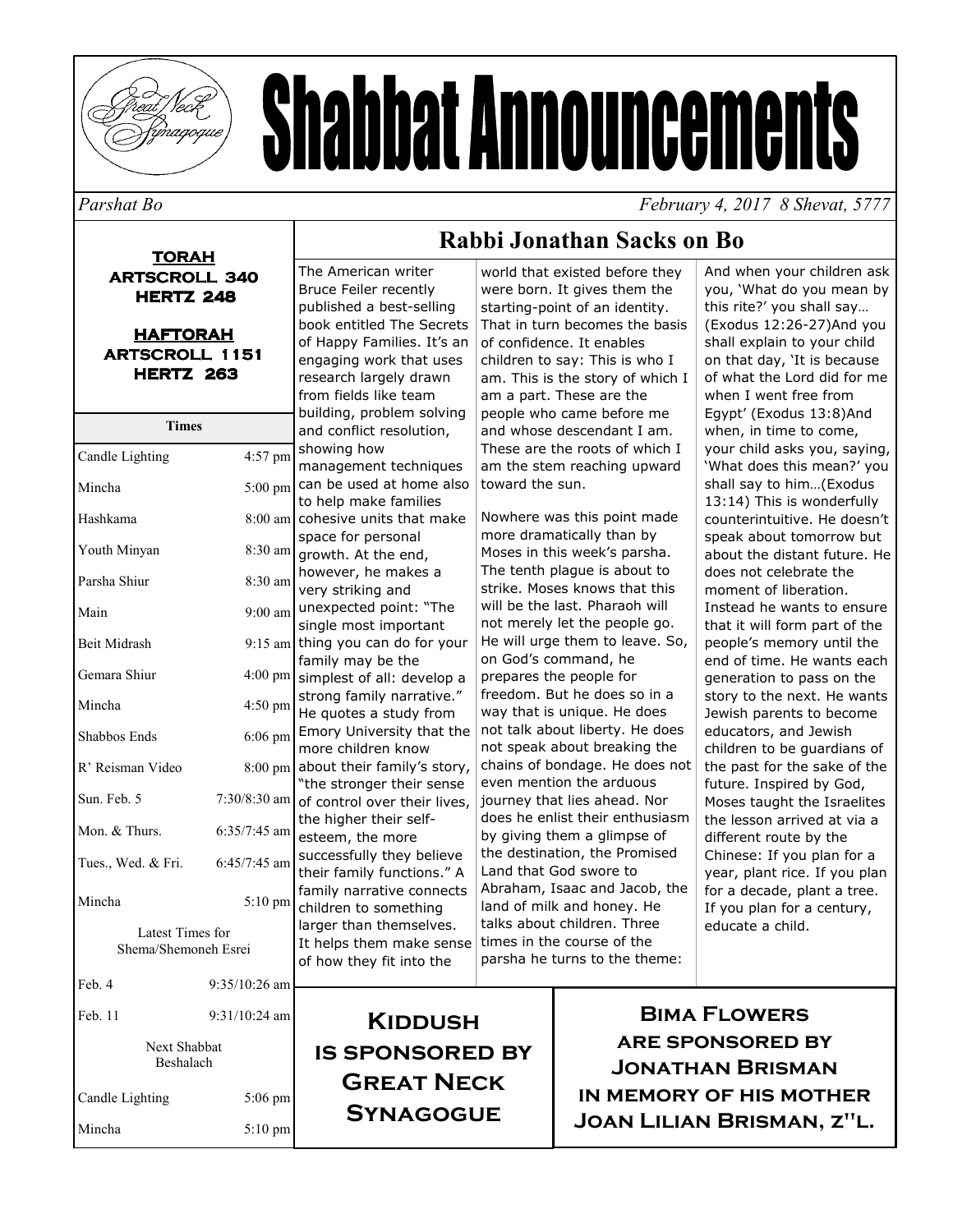#### 26 Old Mill Road, Great Neck, NY 11023 (516) 487-6100

**Shabbat Announcements Bo 5777** 

Jews became famous throughout the ages for putting education first. Where others built castles and palaces, Jews built schools and houses of study. From this flowed all the familiar achievements in which we take collective pride: the fact that Jews knew their texts even in ages of mass illiteracy; the record of Jewish scholarship and intellect; the astonishing over-representation of Jews among the shapers of the modern mind; the Jewish reputation, sometimes admired, sometimes feared, sometimes caricatured, for mental agility, argument, debate, and the ability to see all sides of a disagreement. But Moses' point wasn't simply this. God never commanded us: Thou shall win a Nobel Prize. What he wanted us to teach our children was a story. He wanted us to help our children understand who they are, where they came from, what happened to their ancestors to make them the distinctive people they became and what moments in their history shaped their lives and dreams. He wanted us to give our children an identity by turning history into memory, and memory itself into a sense of responsibility. Jews were not summoned to be a nation of intellectuals. They were called on to be actors in a drama of redemption, a people invited by God to bring blessings into the world by the way they lived and sanctified life.

For some time now, along with many others in the West, we have sometimes neglected this deeply spiritual element of education. That is what makes Lisa Miller's recent book The Spiritual Child, an important reminder of a forgotten truth. Professor Miller teaches psychology and education at Columbia University and co-edits the journal Spirituality in Clinical Practice. Her book is not about Judaism or even religion as such, but specifically about the importance of parents encouraging the spirituality of the child. Children are naturally spiritual. They are fascinated by the vastness of the universe and our place in it. They have the same



**Great Neck Yoetzet Halacha Lisa Septimus** Welcomes your questions about mikvah, observance of taharat mishpacha (halacha relating to married life) and women's health, as it connects to Jewish law. Reach out to her at: Phone: 516.415.1111 Email: greatneckyoetzet@gmail.com. All conversations and emails are kept confidential.



**Great Neck Synagogue** 26 Old Mill Road, Great Neck, NY 11023 516-487-6100

Rabbi Dale Polakoff, Rabbi Rabbi Ian Lichter, Assistant Rabbi Dr. Ephraim Wolf, z"l, Rabbi Emeritus **Zeev Kron, Cantor** Eleazer Schulman, z"l, Cantor Emeritus Rabbi Sholom Jensen, Youth Director Zehava & Dr. Michael Atlas, Youth Directors **Mark Twersky, Executive Director** Dr. James Frisch, Assistant Director **Dov Sassoon, President** Rabbi Jesse Shore, Rabbinic Intern Harold Domnitch, Chairman of the Board Lisa Septimus, Yoetzet Halacha 516-415-1111

sense of wonder that we find in some of the greatest of the psalms. They love stories, songs and rituals. They like the shape and structure they give to time, and relationships, and the moral life. To be sure, skeptics and atheists have often derided religion as a child's view of reality, but that only serves to strengthen the corollary, that a child's view of reality is instinctively, intuitively religious. Deprive a child of that by ridiculing faith, abandoning ritual, and focusing instead on academic achievement and other forms of success, and you starve him or her of some of the most important elements of emotional and psychological well-being. As Professor Miller shows, the research evidence is compelling. Children who grow up in homes where spirituality is part of the atmosphere at home are less likely to succumb to depression, substance abuse, aggression and high-risk behaviors including physical risk-taking and "a sexuality devoid of emotional intimacy". Spirituality plays a part in a child's resilience, physical and mental health and healing. It is a key dimension of adolescence and its intense search for identity and purpose. The teenage years often take the form of a spiritual quest. And when there is a cross-generational bond through which children and parents come to share a sense of connection to something larger, an enormous inner strength is born. Indeed the parent-child relationship, especially in Judaism, mirrors the relationship between God and us.

That is why Moses so often emphasizes the role of the question in the process of education: "When your child asks you, saying...", a feature ritualized at the Seder table in the form of the Mah nishtanah. Judaism is a questioning and argumentative faith, in which even the greatest ask questions of God, and in which the rabbis of the Mishnah and Midrash constantly disagree. Rigid doctrinal faith that discourages questions, calling instead for blind obedience and submission, is psychologically damaging and fails to prepare a child for the complexity of real life. What is more, the Torah is careful, in the first paragraph of the Shema, to say, "You shall love the Lord your God..." before saying, "You shall teach these things diligently to your children." Parenthood works when your children see that you love what you want them to learn.

The long walk to freedom, suggests this week's parsha, is not just a matter of history and politics, let alone miracles. It has to do with the relationship between parents and children. It is about telling the story and passing it on across the generations. It is about a sense of God's presence in our lives. It is about making space for transcendence, wonder, gratitude, humility, empathy, love, forgiveness and compassion, ornamented by ritual, song and prayer. These help to give a child confidence, trust and hope, along with a sense of identity, belonging and at-home-ness in the universe. You cannot build a healthy society out of emotionally unhealthy families and angry and conflicted children. Faith begins in families. Hope is born in the home.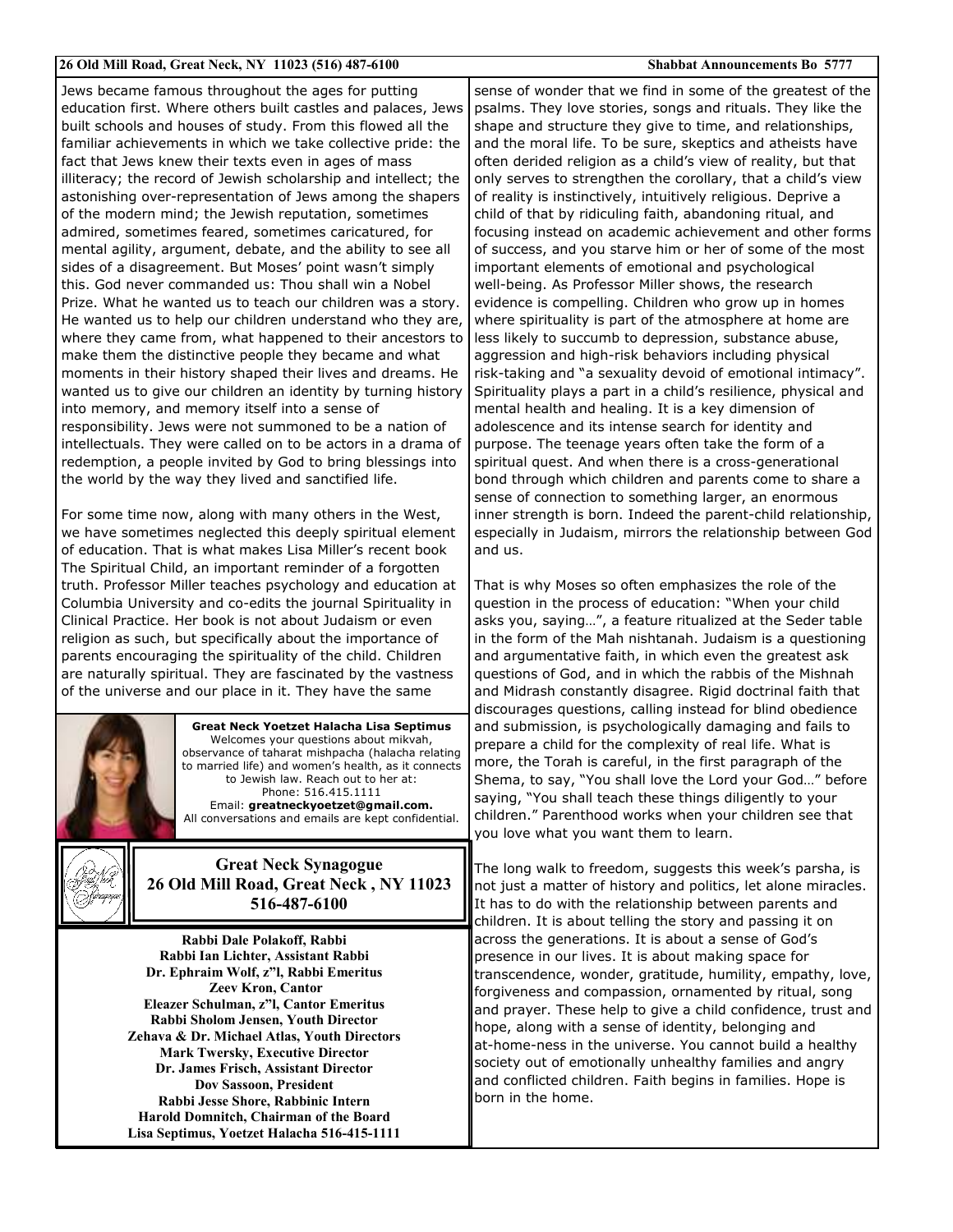### **SUPER BOWL, MEN'S CLUB & SPEAKER SERIES**



Dr. Scott Goldberg **February 11, 2017** 

**Shabbat Morning Drasha** God, Tefila, and Generation Z:

**Educating Our Children for a Meaningful** and Life-Long Relationship with God

### Seudah Shlishit Drasha

**Follow the Leader:** 

**Cultivating the Value** and Skill of Followership

Scott J. Goldberg, Ph.D., is an active teacher, researcher, and internationally renowned consultant in areas related to student success in the Jewish community including: religious and spiritual development, Hebrew literacy, and social and behavioral functioning. He writes and speaks in both academic and communal settings on these topics, as well as the mission and vision of the Modern/Centrist Orthodox community, the future of learning and schooling, school governance and finance, leadership, strategic planning, and more.

Scott was Vice Provost of Yeshiva University from 2013-2016, and is currently chairman of Koren Publishers Educational Editorial Board, and is a tenured faculty member at Azrieli Graduate Scool of Jewish Education.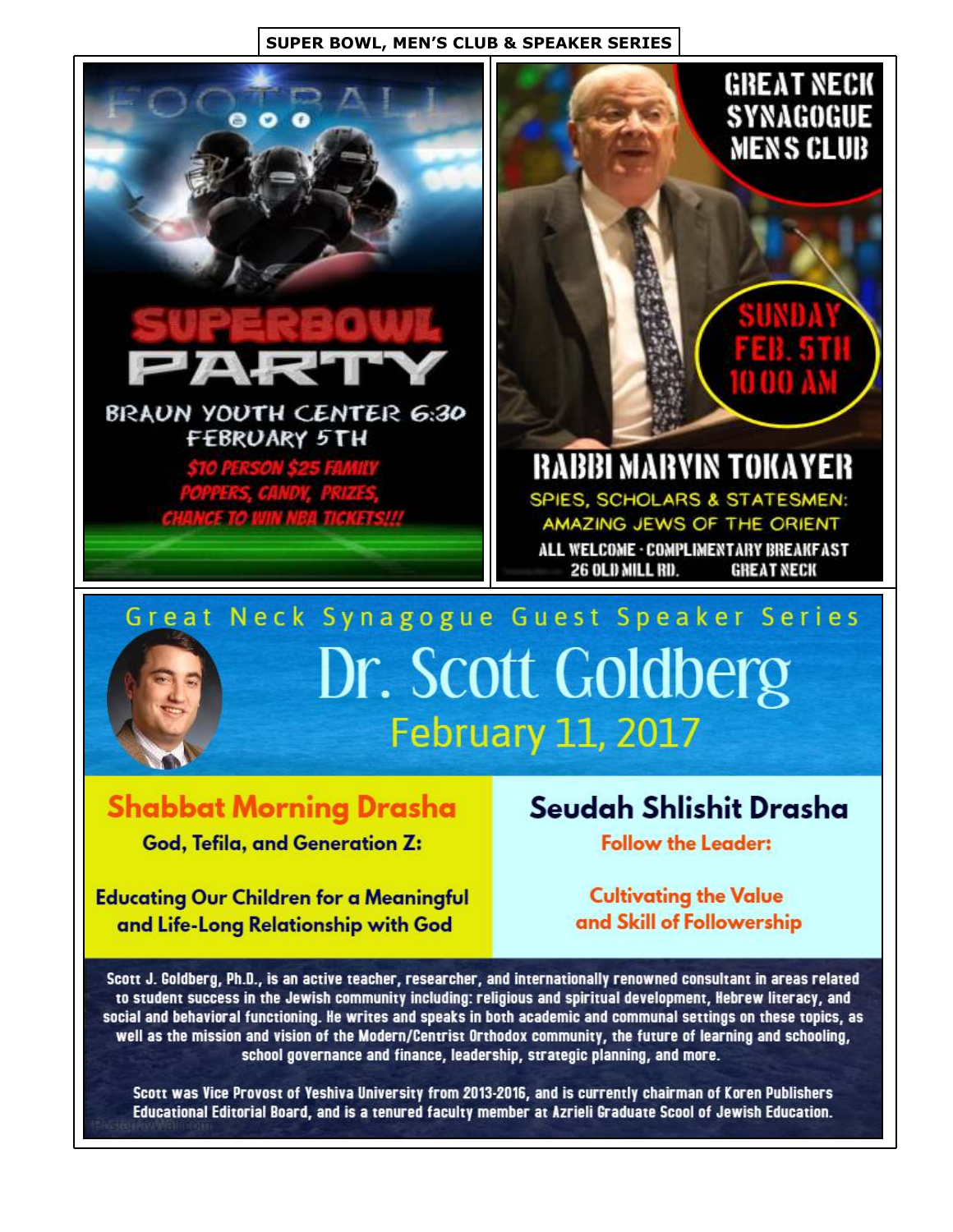Co-sponsored by



**YOUNG ISRAEL** OF GREAT NECK

In honor of **ELLIE & DAVID WERBER** 

## YOETZET HALACHA LISA SEPTIMUS

# WHERE DO BABIES COME FROM?

### A Torah Perspective On **ADDRESSING GROWN UP MATTERS WITH CHILDREN**

Tuesday, February 7th | 8:00PM

at the home of

**Tovah & Josh Marmer** 

100 Myrtle Drive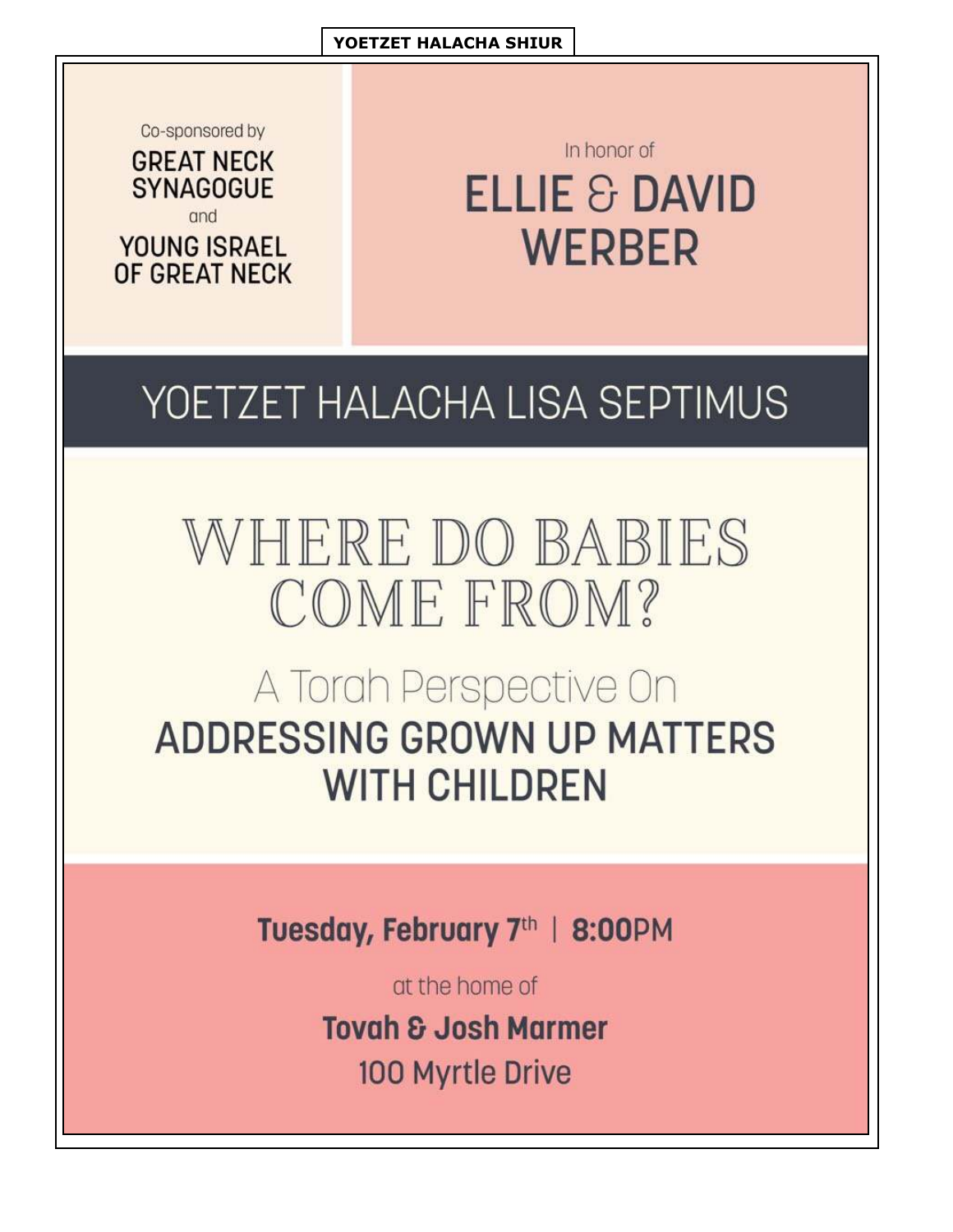### **CHAVERIM CENTER**

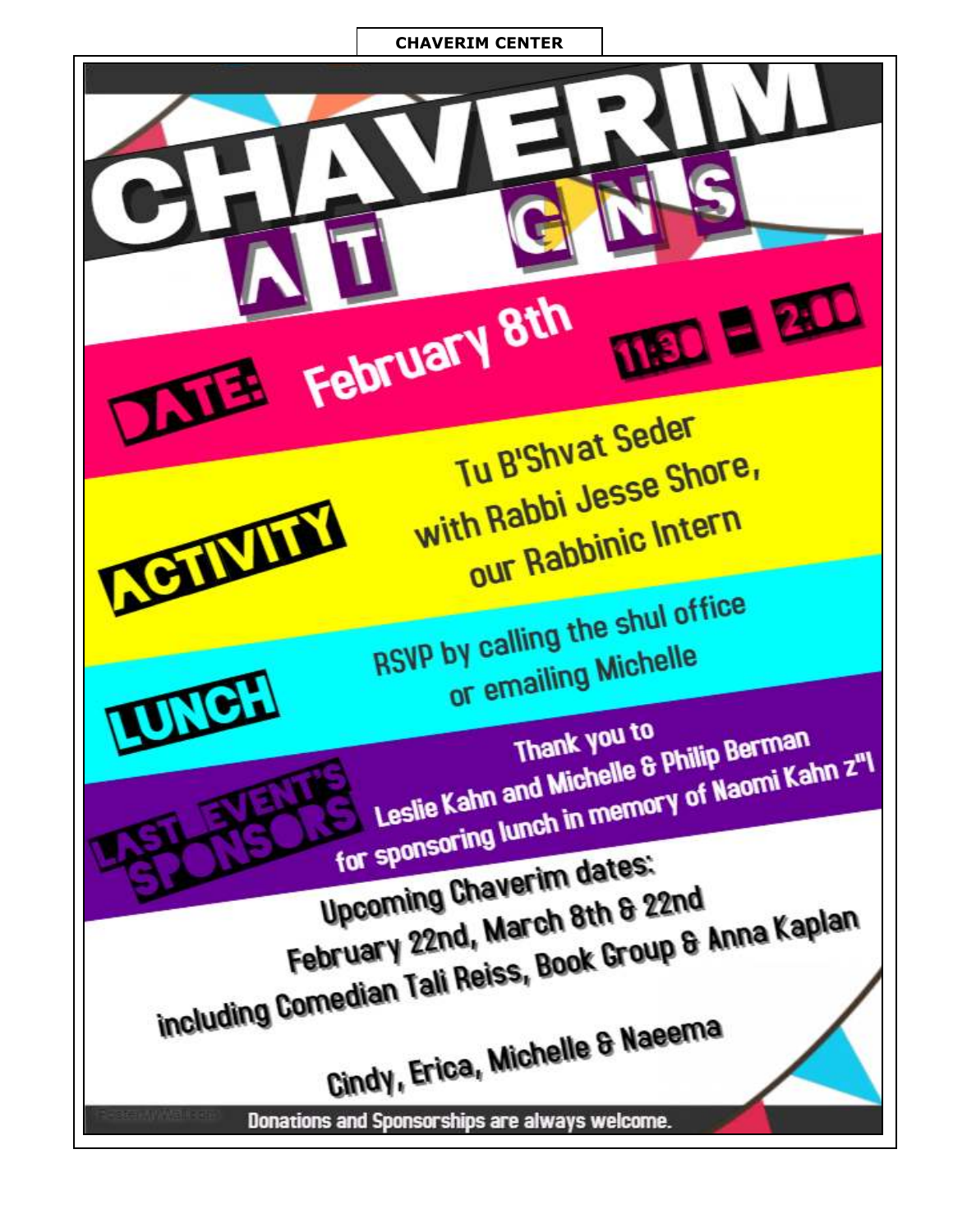### **UPCOMING EVENTS**

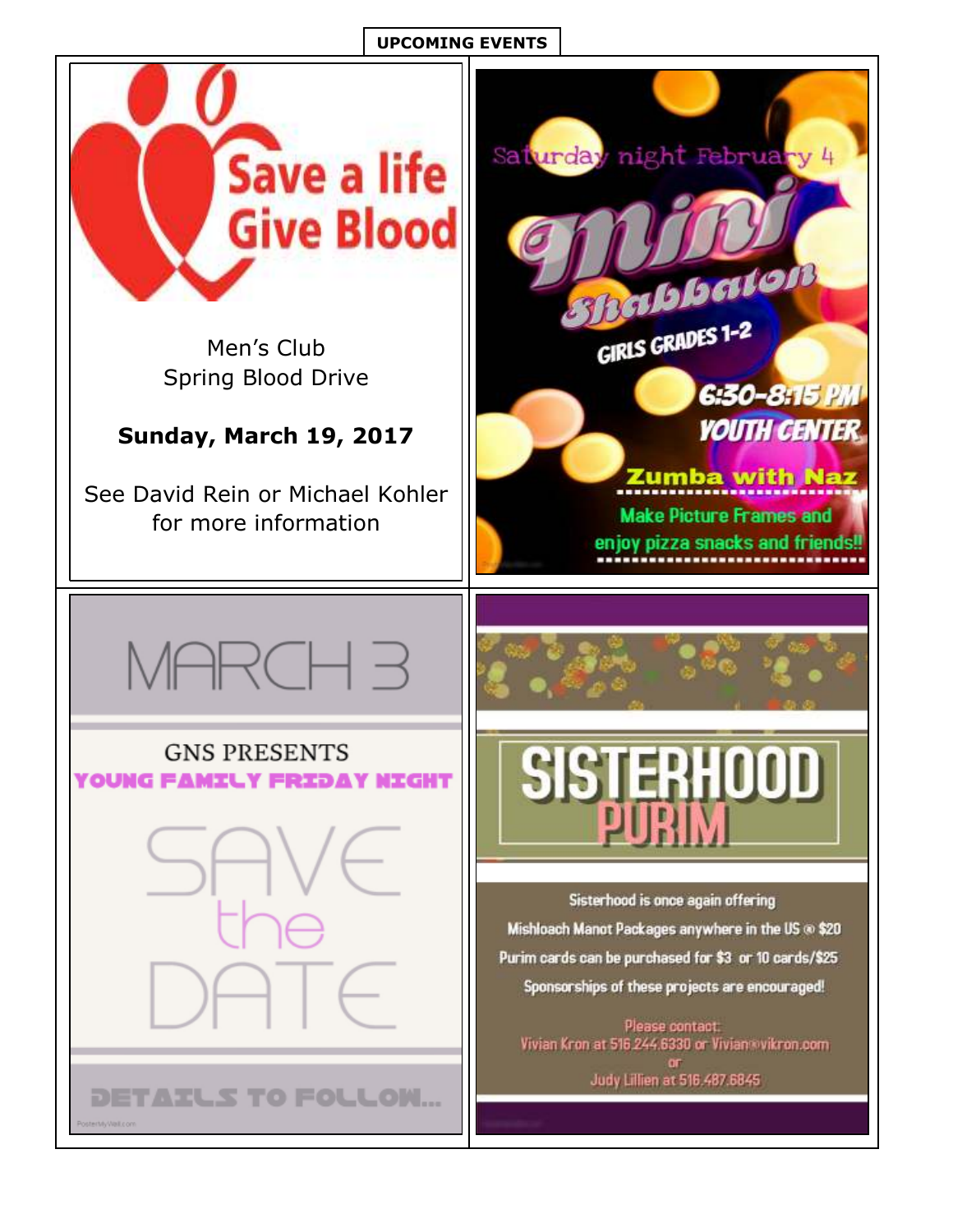### **AIPAC POLICY CONFERENCE 2017 MARCH 26-28 WASHINGTON, D.C.**

### • TO REGISTER, VISIT POLICYCONFERENCE.ORG

FOR ANY QUESTIONS, CONTACT STEVE BLUMNER 516.639.8941 OR STEVENBLUMNER@GMAIL.COM.

# **JOIN US!!**

Sharona Abraham Peyman Ahdout Kousha Askari Steven Blumner Robyn Blumner Jeroen Bours Robin Bours Arnold Breitbart Viviane Breitbart Hal Chadow Deborah Chadow Gary Chubak Lillian Chubak Bracha Dayani Nima Dayani Isaac Elyassoff Tova Elvassoff Jonathan Farhadian Joseph Farhadian Mansour Farhadian Yafa Farhadian Tom Furst Debbie Furst Sharon Goldwyn Dina Hamerman Natan Hamerman

Joseph Hecht Donna Hecht Erik Herz Adam Hutt Didi Hutt Mitchell Hutt Rachel Hutt Rabbi Sean Jensen Erran Kagan Lisa Kagan Leonard Kahn Leslie Kahn Marc Kalter Gloria Kaylie Jack Khorramian Celia Lemonik Jack Lemonik Cindy Ludwig Tina Machnikoff **Adeline Markowitz** Avraham Markowitz Jaime Mittleman Jared Ort Edward Parver Brenda Parver Rabbi Dale Polakoff

Ellen Polakoff Hersel Rabanipour Payman Rabiei Amy Reiss Jonathan Reiss Ben Rosenberg Carl Rosenberg Dov Sassoon Harriet Schimel Leon Schwechter Donna Schwechter Ronnie Shaban Robert Sperber Cheryl Sperber Jonathan Spielman Robert Spitalnick Karen Spitalnick Alan Steinberg Orly Steinberg Daniel Tavakoli Devorah Wang **Howard Wolf** Michele Wolf Maxine Wiesenfeld

### WE ARE LOOKING FOR COLLEGE STUDENTS WITH AN INTEREST IN POLITICAL ACTIVISM TO ATTEND THE **AIPAC POLICY CONFERENCE.**

SPONSORSHIPS POTENTIALLY AVAILABLE.

CONTACT RABBI JENSEN AT RABBIJENSEN@AOL.COM.